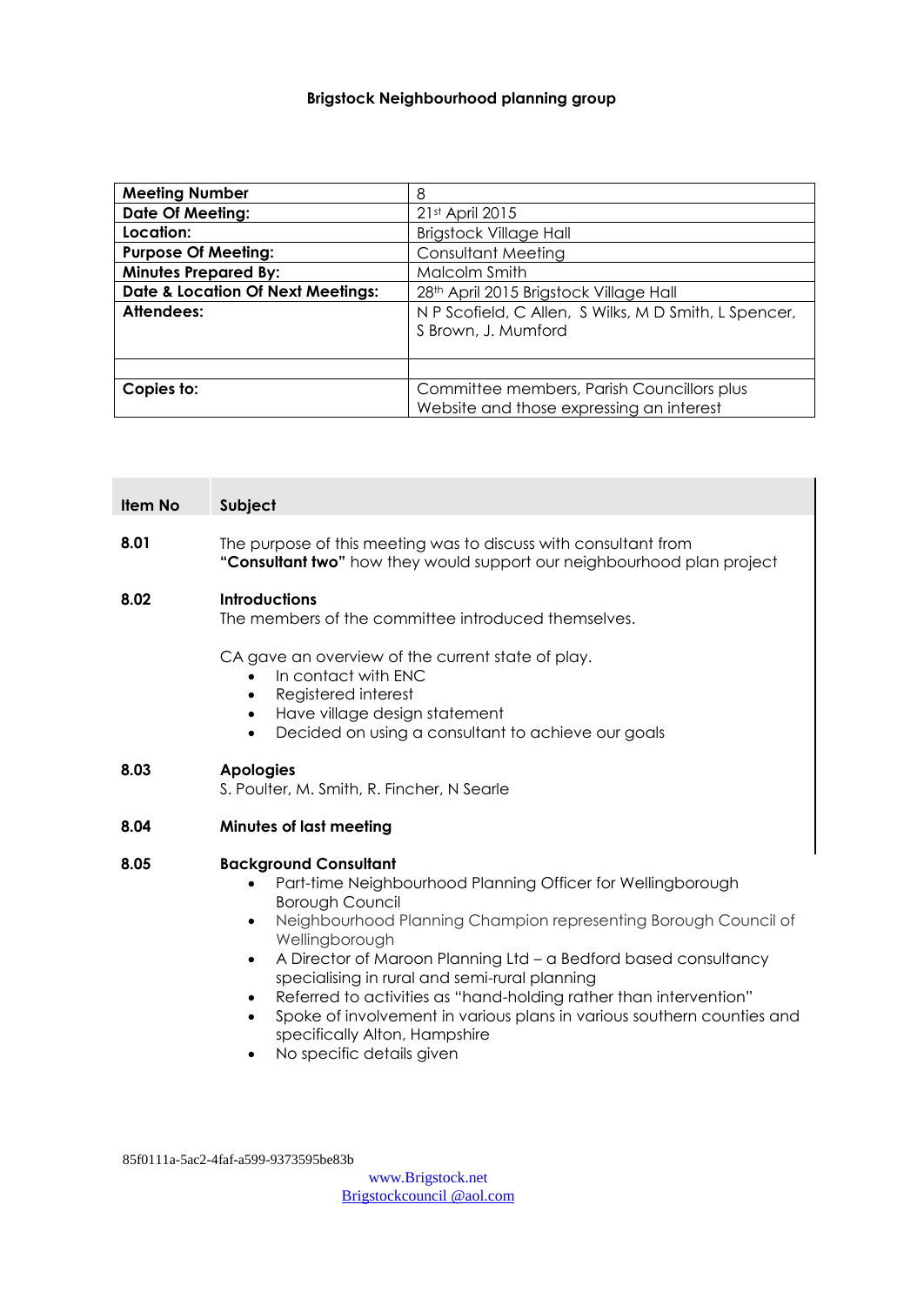#### **Brigstock Neighbourhood planning group**

#### **8.06 Taking things forward. "Consultant two" overview**

His major activity is towards the end of the plan process Can bring in other external assistance if complexities arise Reminded group that other plans were available to act as a guide Saw himself as a technical resource Felt his skills were particularly appropriate to the writing of the plan as a "functioning, technical, legal document" that would pass examination. Felt he could provide whatever is required.

At this point CA and MS redefined the local situation and SW asked concerning the potential for redefining the village envelope

#### **8.07 "Consultant two" clarification of Neighbourhood Plans and development process**

Suggested there was risk and reward in how ambitious the plan was Has to encompass the village needs

The Joint Core Strategy is the basis for conformity (new strategy awaited) which covers housing, employment and the environment

Suggested consulting planning officers at ENC regarding the desired growth, affordable housing etc.

Plans did not have to be specific and development could be managed via planning "windfalls"

A site could be allocated as an "exception" outside the village boundary but approved by the Parish Council – e.g. designating the number of homes, over what period and to what design.

**8.07i** "Neighbourhood Plans are a blend of subjectivity and objectivity" where the community needs are paramount.

The key activities in establishing a plan are:-

- Properly inclusive launch event for community to learn about neighbourhood planning – can give advice as to how to project the plan etc.
- A later questionnaire to cover, for example, allocated sites, criteria, numbers, design
- All findings must be catalogued to show what the community says on which feedback must be given
- A website is essential to raise awareness and be representative of **Brigstock**
- Any site allocation needs more robust evidence for its choice
- ENC must be consulted for their views such that an appropriate contribution to their development plans is made

There were various questions raised by the group at this point

85f0111a-5ac2-4faf-a599-9373595be83b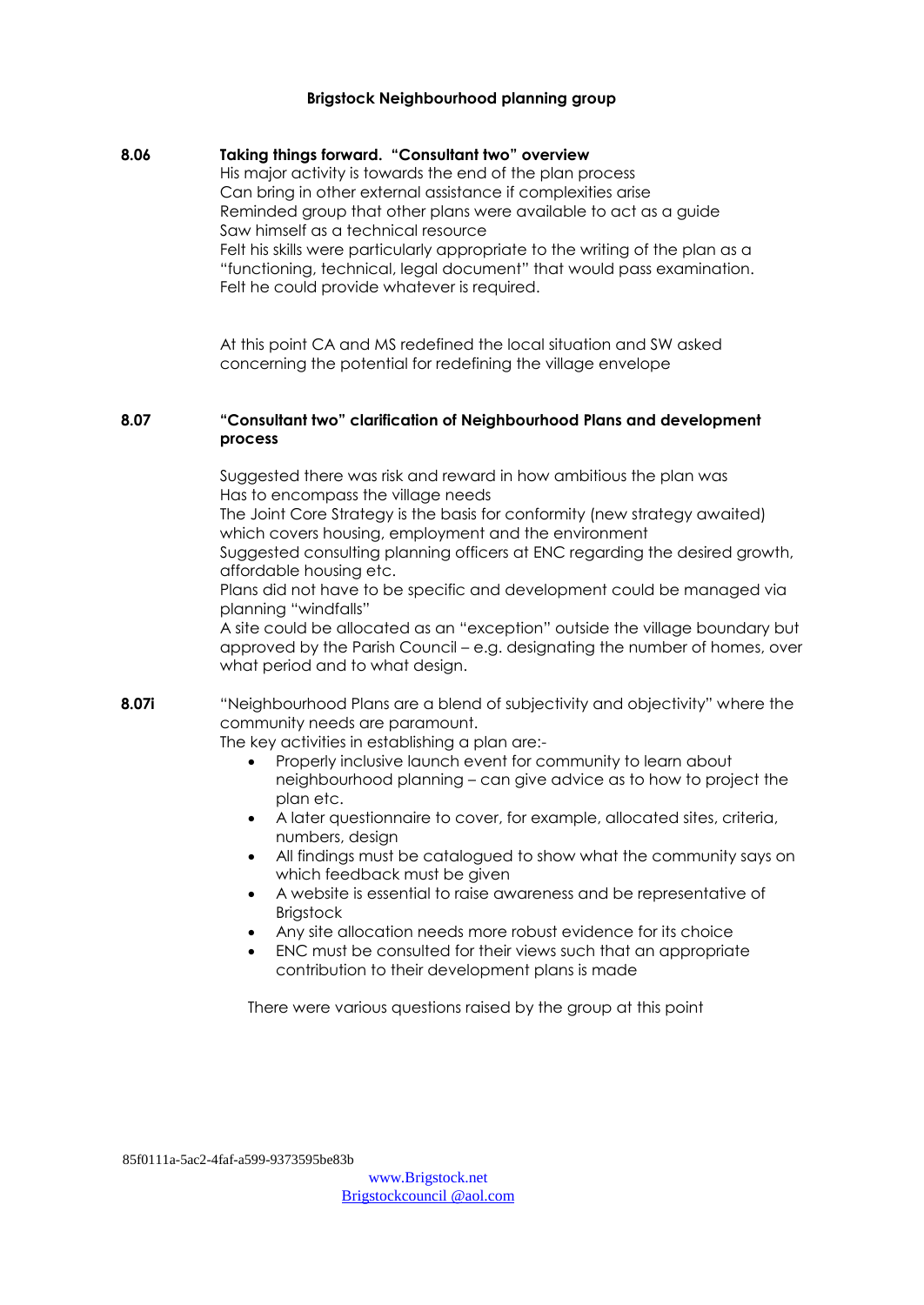#### **Brigstock Neighbourhood planning group**

- **8.07ii** Consultant input and costing
	- Can help in the production of the questionnaire or give advice and input to ensure there were balanced answers i.e. they are realistic answers as to what is technically possible
	- Suggested that analysis of the questionnaire is better conducted by the group as he does not offer this service
	- Costings can be based on a set budget or the identification of core areas which can be costed accordingly
	- It was suggested that costs should be in the region of £6K £7K
	- Will attend meetings as required
	- Sets hourly and daily rates but is not prescriptive in terms charges i.e. will give further advice if required without additional charge

CA raised the question of available grants and support, the use thereof and the time scales involved

- Confirmed that the grant available would be £8K
- Suggested spending 25% in the first 6 months, 10% in the second 6 month period and 65% thereafter
- It was suggested that a budget should be considered including a 25% contingency fund
- ENC should be consulted as to their protocol on what they can provide

JM queried the rate that the consultant would charge?

This was confirmed as £50 / hour and £400 / day

## **7.9 Consultant summary and suggestions**

The consultant summarised matters and gave advice as follows:-

- He would give his views as to where the group, individuals and he would be best placed to work
- That volunteers should be identified along with their skills, time availability etc. – a "crib sheet" of a "job description for volunteers" was mentioned
- There was the need for charismatic individuals to drive the plan and enthuse the community
- Branding, a website and posters are essential to communication.

## **7.10 Next steps**

After the presentations from all three consultants NPS will construct a requirements document an send to all consultants for a quotation.

85f0111a-5ac2-4faf-a599-9373595be83b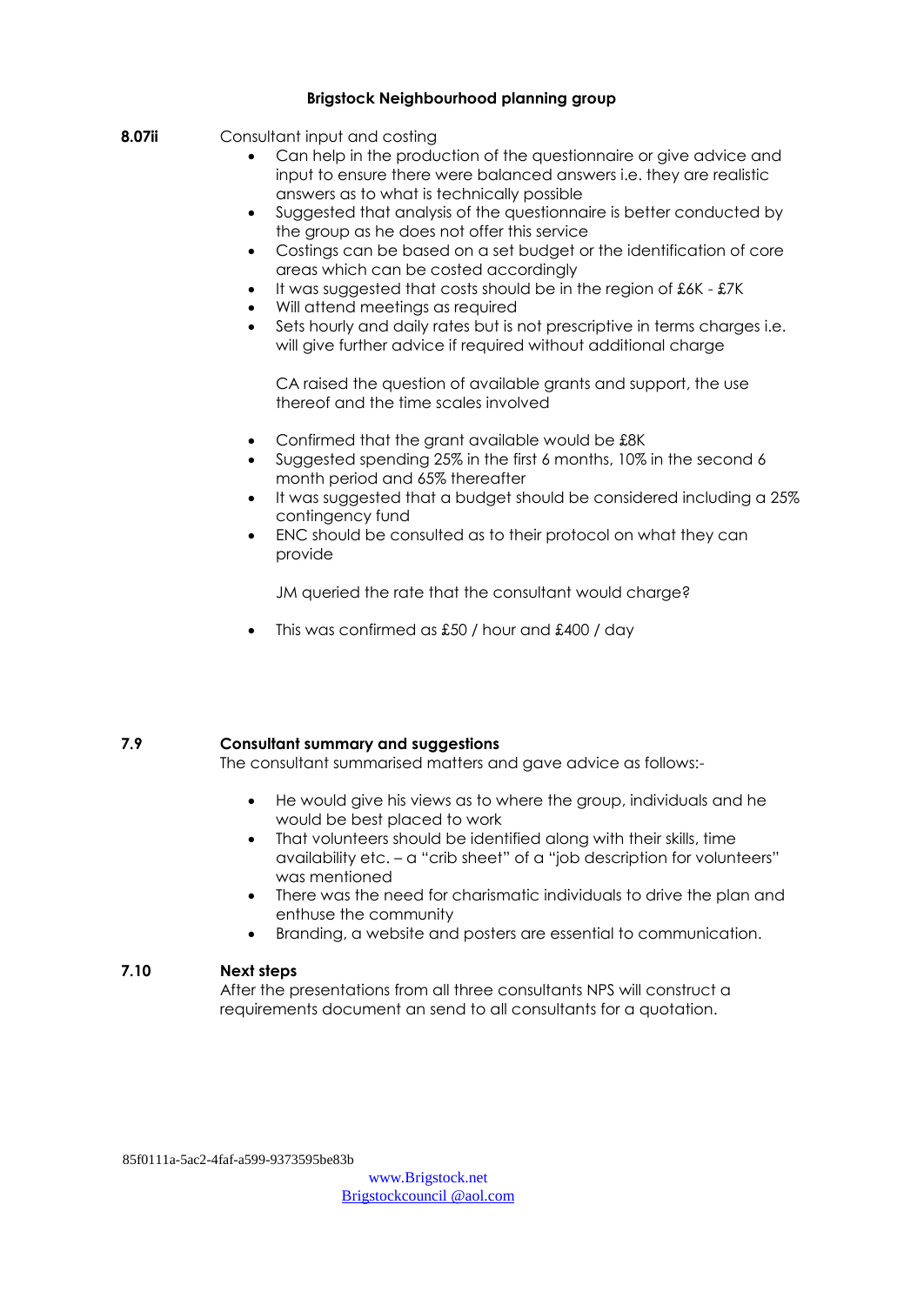| Ref      | <b>Completed Actions</b>                                                                                                                                                                                                                                                                                  |      | Resp      | Due by     |
|----------|-----------------------------------------------------------------------------------------------------------------------------------------------------------------------------------------------------------------------------------------------------------------------------------------------------------|------|-----------|------------|
| 5.05.iii | SW to draft an email to send to get an<br>indication of what they can bring to the<br>project, other similar project work they have<br>undertaken, background, professional status<br>and general costing information. With a view<br>to receiving response by next meeting <b>ACTION</b><br><b>SW CA</b> | Done | SW/CA     | 31-03-2015 |
| 5.04i    | NS to confirm that the application has gone to<br>consultation <b>ACTION NS</b>                                                                                                                                                                                                                           | Done | <b>NS</b> | 31-03-2015 |
| 5.07i    | Funding cannot be applied for until the<br>designation application has finished its<br>consultation period NS to check date with<br><b>ENC ACTION NS</b>                                                                                                                                                  | Done | <b>NS</b> | 31-03-2015 |
|          |                                                                                                                                                                                                                                                                                                           |      |           |            |

| Ref        | <b>Outstanding Actions</b>                                                                                                              |                                           | Resp      | Due by     |
|------------|-----------------------------------------------------------------------------------------------------------------------------------------|-------------------------------------------|-----------|------------|
| 1.11       | RF to set up a mail chimp account ACTION                                                                                                | Account set up but no activity at present | <b>RF</b> | 03/02/15   |
| $1.13 - 1$ | Dan K to establish if he can get mapping info                                                                                           | Current status not known                  | <b>DK</b> | 03/02/15   |
| 3.08ic     | SW to chase Dan Kontorowich regarding maps                                                                                              |                                           | <b>SW</b> | 03/03/15   |
|            | <b>Action</b>                                                                                                                           |                                           |           |            |
| 5.06iii    | Try to collect as many e-mail addresses from<br>residents so we can start communicating via<br>Brigstock News. Offer a prize. ACTION CA | Very slow start                           | CA        | 31-03-2015 |
| 5.06iiii   | Get maps:- ACTION NS<br>Parish scale 1:10,000 x 12<br>Village from access roads 1:1,250 x 12                                            |                                           | NS.       | 31-03-2015 |
| 5.07iiii   | CA to start looking at funding application<br>forms. ACTION CA                                                                          |                                           | CА        | 31-03-2015 |
|            |                                                                                                                                         |                                           |           |            |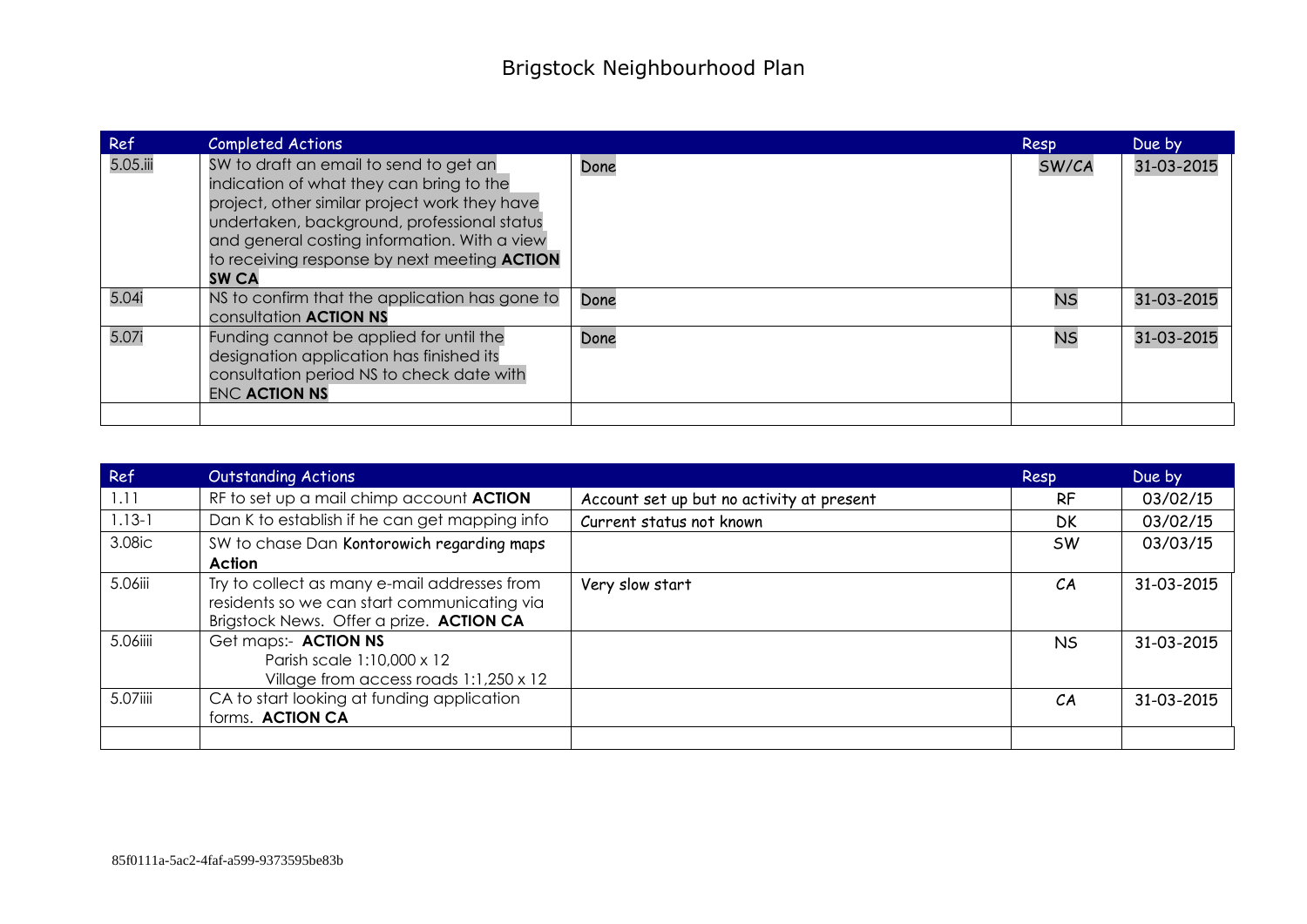| Ref  | New Actions                                                                                                                                         | Resp       | Due by |
|------|-----------------------------------------------------------------------------------------------------------------------------------------------------|------------|--------|
| 7.10 | After the presentations from all three<br>consultants NPS will construct a requirements<br>document and send to all consultants for a<br>quotation. | <b>NPS</b> | May 15 |
|      |                                                                                                                                                     |            |        |